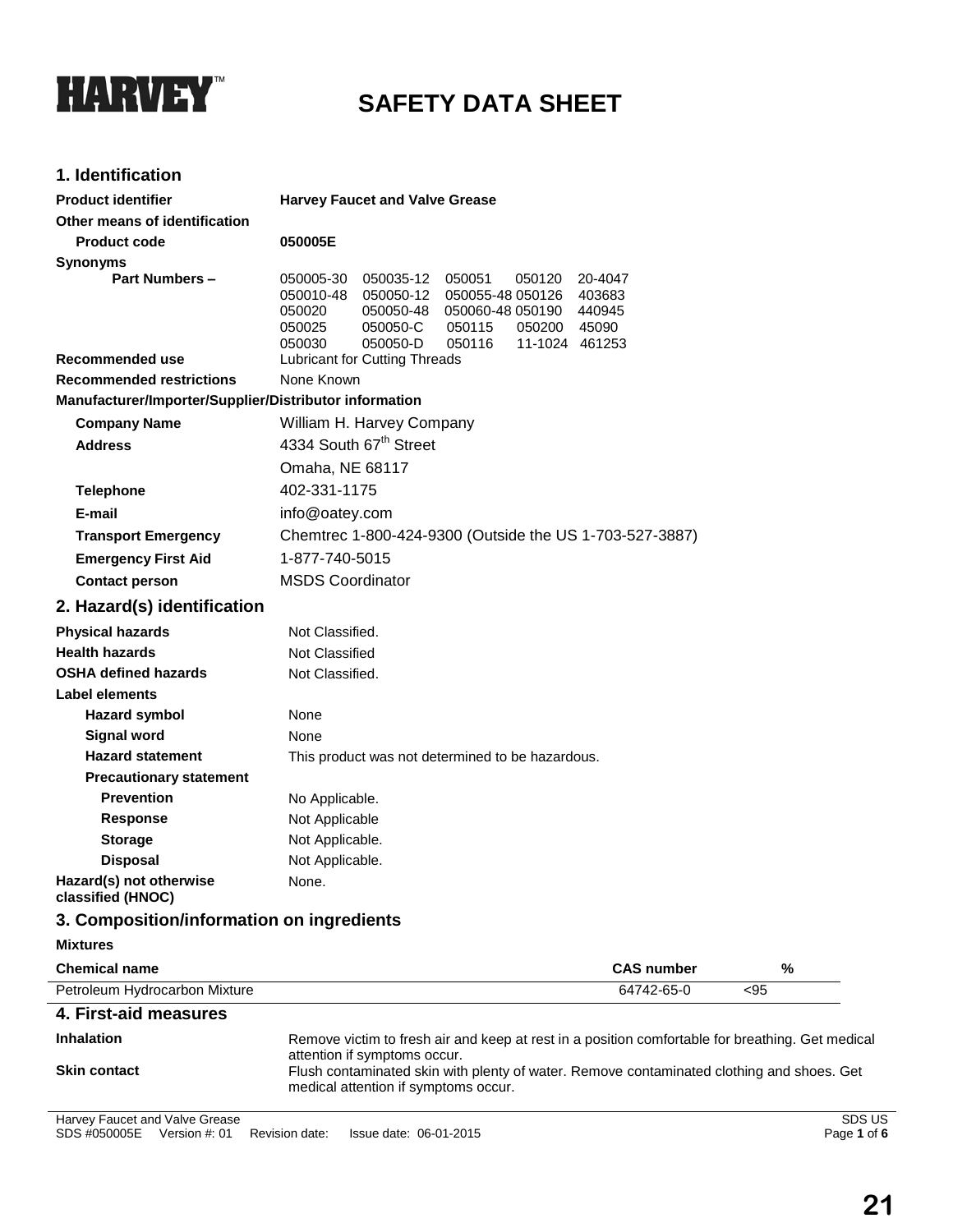| Eye contact                                                                   | Immediately flush eyes with plenty of water, occasionally lifting the upper and lower eyelids.<br>Check for and remove any contact lenses. Get medical attention if irritation occurs.                                                                                                                                                                                                          |
|-------------------------------------------------------------------------------|-------------------------------------------------------------------------------------------------------------------------------------------------------------------------------------------------------------------------------------------------------------------------------------------------------------------------------------------------------------------------------------------------|
| Ingestion                                                                     | Wash out mouth with water. Remove victim to fresh air and keep at rest in a position comfortable<br>for breathing. If material has been swallowed and the exposed person is conscious, give small<br>quantities of water to drink. Do not induce vomiting unless directed to do so by medical<br>personnel. Get medical attention if symptoms occur.                                            |
| <b>Most important</b><br>symptoms/effects, acute and<br>delayed               | Ingestion may result in nausea, vomiting, and or diarrhea.                                                                                                                                                                                                                                                                                                                                      |
| Indication of immediate medical<br>attention and special treatment<br>needed. | Immediate medical attention is not required.                                                                                                                                                                                                                                                                                                                                                    |
| <b>General information</b>                                                    | Note to physician, treat symptomatically.                                                                                                                                                                                                                                                                                                                                                       |
| 5. Fire-fighting measures                                                     |                                                                                                                                                                                                                                                                                                                                                                                                 |
| Suitable extinguishing media                                                  | Foam, water spray or fog. Dry chemical powder, carbon dioxide, sand or earth may be used for<br>small fires only.                                                                                                                                                                                                                                                                               |
| Unsuitable extinguishing media                                                | Do not use water in a jet.                                                                                                                                                                                                                                                                                                                                                                      |
| Specific hazards arising from<br>the chemical                                 | Hazardous combustion products may include: A complex mixture of airborne solid and liquid<br>particulates and gases, oxides of sulfur and phosphorous (smoke). Carbon monoxide.                                                                                                                                                                                                                 |
| Special protective equipment<br>and precautions for firefighters              | Fire-fighters should wear appropriate protective equipment and self-contained breathing<br>apparatus (SCBA) with a full face-piece operated in positive pressure mode.                                                                                                                                                                                                                          |
| <b>Fire fighting</b><br>equipment/instructions                                | Promptly isolate the scene by removing all persons from the vicinity of the incident if there is a<br>fire. No action shall be taken involving any personal risk or without suitable training. Use water<br>spray to keep fire-exposed containers cool. Fire water contaminated with this<br>material must be contained and prevented from being discharged to any waterway, sewer or<br>drain. |
| <b>Specific methods</b>                                                       | None                                                                                                                                                                                                                                                                                                                                                                                            |
| <b>General fire hazards</b>                                                   | None                                                                                                                                                                                                                                                                                                                                                                                            |

### **6. Accidental release measures**

| Personal precautions,<br>protective equipment and<br>emergency procedures | Evacuate surrounding areas. Keep unnecessary and unprotected personnel from entering. Do<br>not touch or walk through spilled material. Put on appropriate personal protective equipment. If<br>specialized clothing is required to deal with the spillage, take note of any information in Section 8<br>on suitable and unsuitable materials. See also the information in "For non-emergency<br>personnel".                                                                                                                                                                                                                                                                      |
|---------------------------------------------------------------------------|-----------------------------------------------------------------------------------------------------------------------------------------------------------------------------------------------------------------------------------------------------------------------------------------------------------------------------------------------------------------------------------------------------------------------------------------------------------------------------------------------------------------------------------------------------------------------------------------------------------------------------------------------------------------------------------|
| Methods and materials for<br>containment and cleaning up                  | Large Spills: Move containers from spill area. Prevent entry into sewers, water courses,<br>basements or confined areas. Vacuum or sweep up material and place in a designated, labeled<br>waste container. Dispose of via a licensed waste disposal contractor. Note: see section 1 of SDS<br>for emergency contact information and section 13 of SDS for waste disposal.<br>Small Spills: Move containers from spill area. Vacuum or sweep up material and place in a<br>designated, labeled waste container. Dispose of via a licensed waste disposal contractor. Note:<br>see section 1 of SDS for emergency contact information and section 13 of SDS for waste<br>disposal. |
| <b>Environmental precautions</b>                                          | Avoid dispersal of spilled material and runoff and contact with soil, waterways, drains and<br>sewers. Inform the relevant authorities if the product has caused environmental pollution<br>(sewers, waterways, soil or air).                                                                                                                                                                                                                                                                                                                                                                                                                                                     |
| 7. Handling and storage                                                   |                                                                                                                                                                                                                                                                                                                                                                                                                                                                                                                                                                                                                                                                                   |
| <b>Precautions for safe handling</b>                                      | Use local exhaust ventilation if there is risk of inhalation of vapors, mists or aerosols. Properly<br>dispose of any contaminated rags or cleaning materials to prevent fires. Put on appropriate<br>personal protective equipment (see section 8 of SDS). Eating, drinking and smoking should be<br>prohibited in areas where this material is handled, stored and processed. Workers should wash<br>hands and face before eating, drinking and smoking. See also Section 8 for additional<br>information on hygiene measures.                                                                                                                                                  |
| Conditions for safe storage,<br>including any incompatibilities           | Store in accordance with local regulations. Store in original container protected from direct<br>sunlight in a dry, cool and well-ventilated area, away from incompatible materials (see section 10<br>of SDS) and food and drink. Keep container tightly closed and sealed until ready for use.<br>Containers that have been opened must be carefully resealed and kept upright to prevent                                                                                                                                                                                                                                                                                       |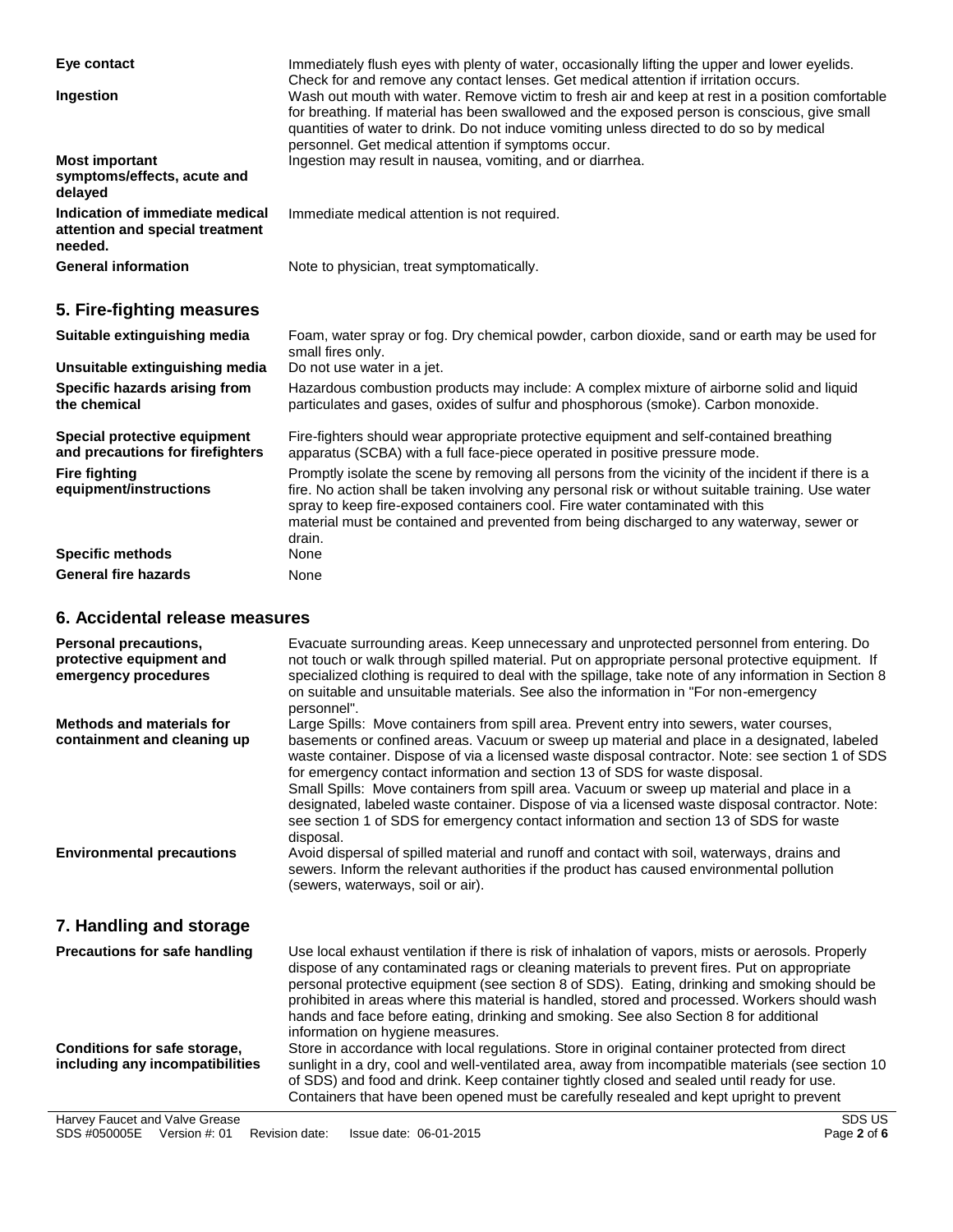leakage. Do not store in unlabeled containers. Use appropriate containment to avoid environmental contamination.

## **8. Exposure controls/personal protection**

| <b>Occupational exposure limits</b><br><b>US. ACGIH Threshold Limit Values</b>                      |                                                                                                                                                                                                                                                                                                                                                                                                                         |                                                                                                                                                                         |                                                                                                                                                                                                                                                                                             |
|-----------------------------------------------------------------------------------------------------|-------------------------------------------------------------------------------------------------------------------------------------------------------------------------------------------------------------------------------------------------------------------------------------------------------------------------------------------------------------------------------------------------------------------------|-------------------------------------------------------------------------------------------------------------------------------------------------------------------------|---------------------------------------------------------------------------------------------------------------------------------------------------------------------------------------------------------------------------------------------------------------------------------------------|
| Components                                                                                          |                                                                                                                                                                                                                                                                                                                                                                                                                         | <b>Type</b>                                                                                                                                                             | Value                                                                                                                                                                                                                                                                                       |
| Oil Mist, Mineral                                                                                   |                                                                                                                                                                                                                                                                                                                                                                                                                         | TLV or PEL                                                                                                                                                              | $5$ mg/m $3$                                                                                                                                                                                                                                                                                |
| <b>US OSHA Permissible Exposure Limits</b>                                                          |                                                                                                                                                                                                                                                                                                                                                                                                                         |                                                                                                                                                                         |                                                                                                                                                                                                                                                                                             |
| Components                                                                                          |                                                                                                                                                                                                                                                                                                                                                                                                                         | Type                                                                                                                                                                    | Value                                                                                                                                                                                                                                                                                       |
| <b>Biological limit values</b>                                                                      | Data Not available.                                                                                                                                                                                                                                                                                                                                                                                                     |                                                                                                                                                                         |                                                                                                                                                                                                                                                                                             |
| Appropriate engineering<br>controls                                                                 | No special ventilation requirements. Good general ventilation should be sufficient to control<br>worker exposure to airborne contaminants. If this product contains ingredients with exposure<br>limits, use process enclosures, local exhaust ventilation or other engineering controls to keep<br>worker exposure below any recommended or statutory limits.                                                          |                                                                                                                                                                         |                                                                                                                                                                                                                                                                                             |
| Individual protection measures, such as personal protective equipment<br><b>Eye/face protection</b> |                                                                                                                                                                                                                                                                                                                                                                                                                         | indicates this is necessary to avoid exposure to liquid splashes, mists, gases or dusts.                                                                                | Safety eyewear complying with an approved standard should be used when a risk assessment                                                                                                                                                                                                    |
| <b>Skin protection</b>                                                                              |                                                                                                                                                                                                                                                                                                                                                                                                                         |                                                                                                                                                                         |                                                                                                                                                                                                                                                                                             |
| Hand                                                                                                |                                                                                                                                                                                                                                                                                                                                                                                                                         | all times when handling chemical products if a risk assessment indicates this is necessary.                                                                             | Chemical-resistant, impervious gloves complying with an approved standard should be worn at                                                                                                                                                                                                 |
| <b>Other</b><br><b>Respiratory protection</b>                                                       | Appropriate footwear and any additional skin protection measures should be selected based on<br>the task being performed and the risks involved and should be approved by a specialist before<br>handling this product.<br>Use a properly fitted, particulate filter respirator complying with an approved standard if a risk<br>assessment indicates this is necessary. Respirator selection must be based on known or |                                                                                                                                                                         |                                                                                                                                                                                                                                                                                             |
| <b>Thermal hazards</b>                                                                              | selected respirator.<br>None.                                                                                                                                                                                                                                                                                                                                                                                           | anticipated exposure levels, the hazards of the product and the safe working limits of the                                                                              |                                                                                                                                                                                                                                                                                             |
| <b>General hygiene</b><br>considerations<br>Q. Physical and chamical proportios.                    |                                                                                                                                                                                                                                                                                                                                                                                                                         | Wash hands, forearms and face thoroughly after handling chemical products, before eating,<br>eyewash stations and safety showers are close to the workstation location. | smoking and using the lavatory and at the end of the working period. Appropriate techniques<br>should be used to remove potentially contaminated clothing. Contaminated work clothing should<br>not be allowed out of the workplace. Wash contaminated clothing before reusing. Ensure that |

#### **9. Physical and chemical properties**

| Appearance                                   |                    |  |  |
|----------------------------------------------|--------------------|--|--|
| <b>Physical state</b>                        | Semi-Solid         |  |  |
| Form                                         | Paste              |  |  |
| Color                                        | Amber              |  |  |
| Odor                                         | Mild Petroleum     |  |  |
| Odor threshold                               | Not available.     |  |  |
| рH                                           | Not applicable     |  |  |
| Melting point/freezing point                 | No data available. |  |  |
| Initial boiling point and boiling            | Not determined     |  |  |
| range                                        |                    |  |  |
| <b>Flash point</b>                           | > 340 °F (> 171°C) |  |  |
| Upper/lower flammability or explosive limits |                    |  |  |
| Flammability limit - lower (%)               | Not available      |  |  |
| Flammability limit - upper (%)               | Not available      |  |  |
| Explosive limit - lower (%)                  | Not available      |  |  |
| Explosive limit - upper (%)                  | Not available      |  |  |
| Vapor pressure                               | Not applicable     |  |  |
| Vapor density                                | Not applicable     |  |  |
| <b>Relative density</b>                      | 0.917              |  |  |
| Solubility(ies)                              |                    |  |  |
| Solubility (water)                           | Negligible         |  |  |
| <b>Partition coefficient</b>                 |                    |  |  |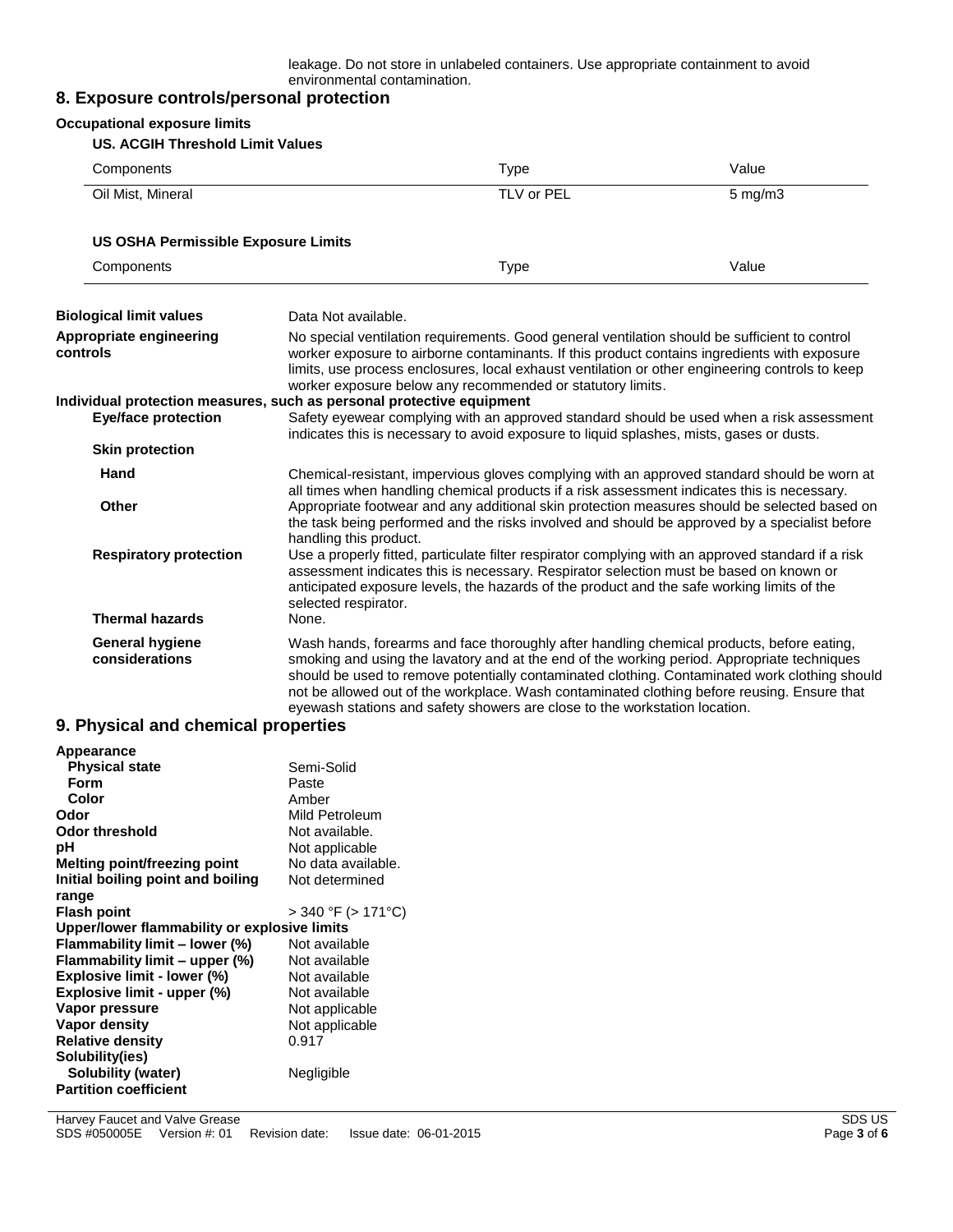| (n-octanol/water)                | Not available.               |
|----------------------------------|------------------------------|
| <b>Auto-ignition temperature</b> | Not applicable               |
| <b>Decomposition temperature</b> | Not available                |
| <b>Viscosity, kinematic</b>      | Not available                |
| <b>Other information</b>         |                              |
| VOC (Weight %)                   | $<$ 3% by weight, $<$ 30 g/L |

## **10. Stability and reactivity**

| <b>Reactivity</b>                           | The product does not pose any further reactivity hazards in addition to those listed in the<br>following sub-paragraph |
|---------------------------------------------|------------------------------------------------------------------------------------------------------------------------|
| <b>Chemical stability</b>                   | The product is stable.                                                                                                 |
| Possibility of hazardous<br><b>reaction</b> | Under normal conditions of storage and use, hazardous reactions will not occur.                                        |
| <b>Conditions to avoid</b>                  | Extreme temperature and direct sunlight.                                                                               |
| Incompatible materials                      | Strong Oxidizing Agents.                                                                                               |
| <b>Hazardous decomposition</b><br>products  | Under normal conditions of storage and use, hazardous decomposition products should not be<br>produced.                |
|                                             |                                                                                                                        |

## **11. Toxicological information**

| Information on likely routes of exposure                                           |                                                   |                |  |  |
|------------------------------------------------------------------------------------|---------------------------------------------------|----------------|--|--|
| <b>Inhalation</b>                                                                  | Mist from processing.                             |                |  |  |
| <b>Skin contact</b>                                                                | Skin contact.                                     |                |  |  |
| Eye contact                                                                        | Eye contact.                                      |                |  |  |
| <b>Ingestion</b>                                                                   | No known significant effects or critical hazards. |                |  |  |
| Symptoms related to the<br>physical, chemical and<br>toxicological characteristics | No specific data.                                 |                |  |  |
| Information on likely routes of exposure<br><b>Acute Toxicity</b>                  |                                                   |                |  |  |
| Components                                                                         | <b>Species</b>                                    | <b>Results</b> |  |  |

| <b>Skin corrosion/irritation</b><br>Serious eye damage/eye<br>irritation | May cause skin irritation after prolonged exposure. Prolonged exposure or repeated exposure<br>without proper cleaning can clog pores of the skin.<br>Expected to be slightly irritating.                                                                                                              |
|--------------------------------------------------------------------------|--------------------------------------------------------------------------------------------------------------------------------------------------------------------------------------------------------------------------------------------------------------------------------------------------------|
| Respiratory or skin sensitization<br><b>Respiratory sensitization</b>    | Inhalation of vapors or mists may cause irritation to the respiratory system.                                                                                                                                                                                                                          |
| <b>Skin sensitization</b>                                                | This product is not expected to cause skin irritation.                                                                                                                                                                                                                                                 |
| Germ cell mutagenicity                                                   | Not considered a mutagenic hazard                                                                                                                                                                                                                                                                      |
| Carcinogenicity                                                          | No component of this product is identified as a probable, possible, or confirmed carcinogen by<br>IARC, NTP, Monographs, or OSHA.                                                                                                                                                                      |
| <b>Reproductive toxicity</b>                                             | No known significant effects or critical hazards.                                                                                                                                                                                                                                                      |
| Specific target organ toxicity                                           |                                                                                                                                                                                                                                                                                                        |
| Single exposure<br><b>Repeated exposure</b>                              | Not expected to be a hazard.<br>Not expected to be a hazard.                                                                                                                                                                                                                                           |
| <b>Aspiration Hazard</b>                                                 | Contains Distillates (petroleum), hydrotreated – Which is a category 1 Aspiration Hazard. The<br>likely hood of aspirating the product in this form is very low due to the high viscosity.                                                                                                             |
| <b>Chronic effects</b>                                                   | Not Classified.                                                                                                                                                                                                                                                                                        |
| <b>Further information</b>                                               | Used oils may contain harmful impurities that have accumulated during use. The concentration<br>of such impurities will depend on use and may present risks to health and the environment on<br>disposal. Used oil should be handled with caution and skin contact should be avoided when<br>possible. |
| 12. Ecological information                                               |                                                                                                                                                                                                                                                                                                        |
| <b>Ecotoxicity</b>                                                       |                                                                                                                                                                                                                                                                                                        |

| <b>Product/ingredient name</b> | <b>Results</b> | Species | <b>Exposure</b> |
|--------------------------------|----------------|---------|-----------------|
|                                |                |         |                 |
| Harvey Faucet and Valve Grease |                |         | SDS US          |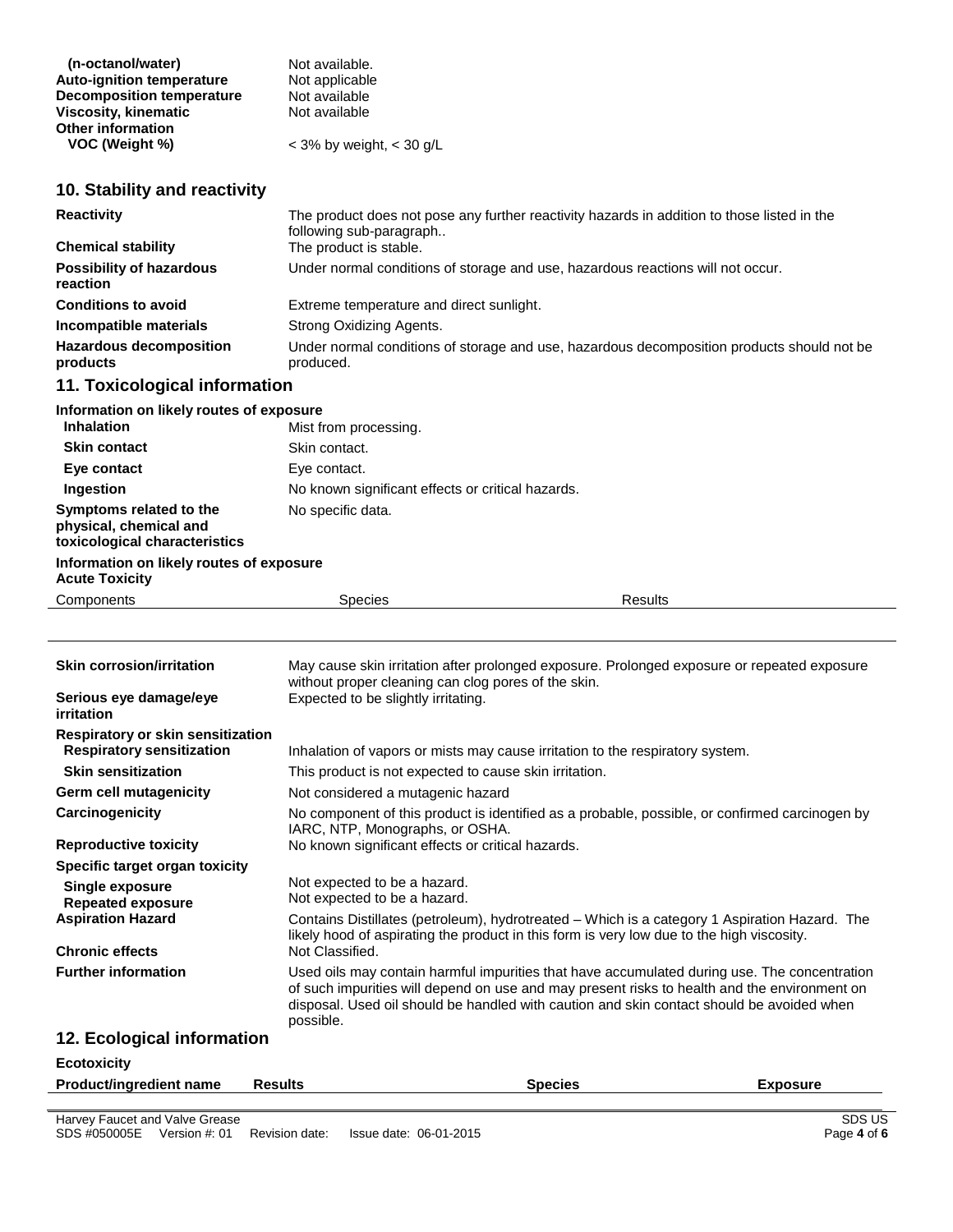| Persistence and degradability                            | Not Available.                                                                                                                                                                                                                                                                                                                                                                                                                                                                                                                                                                                                                                                                                                                                                                                                                                                                                                        |
|----------------------------------------------------------|-----------------------------------------------------------------------------------------------------------------------------------------------------------------------------------------------------------------------------------------------------------------------------------------------------------------------------------------------------------------------------------------------------------------------------------------------------------------------------------------------------------------------------------------------------------------------------------------------------------------------------------------------------------------------------------------------------------------------------------------------------------------------------------------------------------------------------------------------------------------------------------------------------------------------|
| Bio accumulative potential                               | Not Available.                                                                                                                                                                                                                                                                                                                                                                                                                                                                                                                                                                                                                                                                                                                                                                                                                                                                                                        |
| <b>Mobility in soil</b>                                  | Liquid under most conditions. Floats on water. If it enters soil, it will adsorb to soil particles and                                                                                                                                                                                                                                                                                                                                                                                                                                                                                                                                                                                                                                                                                                                                                                                                                |
| Other adverse effects                                    | will not be mobile.<br>No known significant effects of critical hazards.                                                                                                                                                                                                                                                                                                                                                                                                                                                                                                                                                                                                                                                                                                                                                                                                                                              |
| 13. Disposal considerations                              |                                                                                                                                                                                                                                                                                                                                                                                                                                                                                                                                                                                                                                                                                                                                                                                                                                                                                                                       |
| <b>Disposal instructions</b>                             | The generation of waste should be avoided or minimized wherever possible. Disposal of this<br>product, solutions and any by-products should at all times comply with the requirements of<br>environmental protection and waste disposal legislation and any regional local authority<br>requirements. Dispose of surplus and non-recyclable products via a licensed waste disposal<br>contractor. Waste should not be disposed of untreated to the sewer unless fully compliant with<br>the requirements of all authorities with jurisdiction. Waste packaging should be recycled.<br>Incineration or landfill should only be considered when recycling is not feasible. This material<br>and its container must be disposed of in a safe way. Empty containers or liners may retain some<br>product residues. Avoid dispersal of spilled material and runoff and contact with soil, waterways,<br>drains and sewers. |
| Local disposal regulations                               | Not Applicable                                                                                                                                                                                                                                                                                                                                                                                                                                                                                                                                                                                                                                                                                                                                                                                                                                                                                                        |
| Hazardous waste code                                     | Not Applicable                                                                                                                                                                                                                                                                                                                                                                                                                                                                                                                                                                                                                                                                                                                                                                                                                                                                                                        |
| <b>14. Transportation information</b>                    |                                                                                                                                                                                                                                                                                                                                                                                                                                                                                                                                                                                                                                                                                                                                                                                                                                                                                                                       |
| <b>DOT</b>                                               | Not Regulated                                                                                                                                                                                                                                                                                                                                                                                                                                                                                                                                                                                                                                                                                                                                                                                                                                                                                                         |
| <b>UN number</b>                                         |                                                                                                                                                                                                                                                                                                                                                                                                                                                                                                                                                                                                                                                                                                                                                                                                                                                                                                                       |
| <b>UN Proper Shipping Name</b>                           |                                                                                                                                                                                                                                                                                                                                                                                                                                                                                                                                                                                                                                                                                                                                                                                                                                                                                                                       |
| <b>Transportation Hazard</b><br>classes                  |                                                                                                                                                                                                                                                                                                                                                                                                                                                                                                                                                                                                                                                                                                                                                                                                                                                                                                                       |
| <b>Packing group</b>                                     |                                                                                                                                                                                                                                                                                                                                                                                                                                                                                                                                                                                                                                                                                                                                                                                                                                                                                                                       |
| <b>IATA</b>                                              | Not Regulated                                                                                                                                                                                                                                                                                                                                                                                                                                                                                                                                                                                                                                                                                                                                                                                                                                                                                                         |
| <b>UN number</b>                                         |                                                                                                                                                                                                                                                                                                                                                                                                                                                                                                                                                                                                                                                                                                                                                                                                                                                                                                                       |
| <b>UN Proper Shipping Name</b>                           |                                                                                                                                                                                                                                                                                                                                                                                                                                                                                                                                                                                                                                                                                                                                                                                                                                                                                                                       |
| <b>Transportation Hazard</b><br>classes                  |                                                                                                                                                                                                                                                                                                                                                                                                                                                                                                                                                                                                                                                                                                                                                                                                                                                                                                                       |
| <b>Packing group</b>                                     |                                                                                                                                                                                                                                                                                                                                                                                                                                                                                                                                                                                                                                                                                                                                                                                                                                                                                                                       |
| <b>IMDG</b>                                              | Not Regulated                                                                                                                                                                                                                                                                                                                                                                                                                                                                                                                                                                                                                                                                                                                                                                                                                                                                                                         |
| UN number                                                |                                                                                                                                                                                                                                                                                                                                                                                                                                                                                                                                                                                                                                                                                                                                                                                                                                                                                                                       |
| <b>UN Proper Shipping Name</b>                           |                                                                                                                                                                                                                                                                                                                                                                                                                                                                                                                                                                                                                                                                                                                                                                                                                                                                                                                       |
| <b>Transportation Hazard</b><br>classes                  |                                                                                                                                                                                                                                                                                                                                                                                                                                                                                                                                                                                                                                                                                                                                                                                                                                                                                                                       |
| <b>Packing group</b>                                     |                                                                                                                                                                                                                                                                                                                                                                                                                                                                                                                                                                                                                                                                                                                                                                                                                                                                                                                       |
| <b>Environmental hazards</b><br><b>Marine polluntant</b> |                                                                                                                                                                                                                                                                                                                                                                                                                                                                                                                                                                                                                                                                                                                                                                                                                                                                                                                       |
| 15. Regulatory information                               |                                                                                                                                                                                                                                                                                                                                                                                                                                                                                                                                                                                                                                                                                                                                                                                                                                                                                                                       |
| <b>International Inventories</b>                         | All the substances contained in this product are listed or exempted from listing in the<br>fallawing invantarion,                                                                                                                                                                                                                                                                                                                                                                                                                                                                                                                                                                                                                                                                                                                                                                                                     |

following inventories: U.S.A. (TSCA)

#### **U.S. Federal Regulations SARA 313**

Section 313 of Title III of the Superfund Amendments and Reauthorization Act of 1986 (SARA). This product does not contain any chemicals which are subject to the reporting requirements of the Act and Title 40 of the Code of Federal Regulations, Part 372.

| SARA 311/312 Hazard Categories           |    |
|------------------------------------------|----|
| <b>Acute Health Hazard</b>               | no |
| <b>Chronic Health Hazard</b>             | no |
| <b>Fire Hazard</b>                       | no |
| <b>Sudden Release of Pressure Hazard</b> | no |
| <b>Reactive Hazard</b>                   | no |